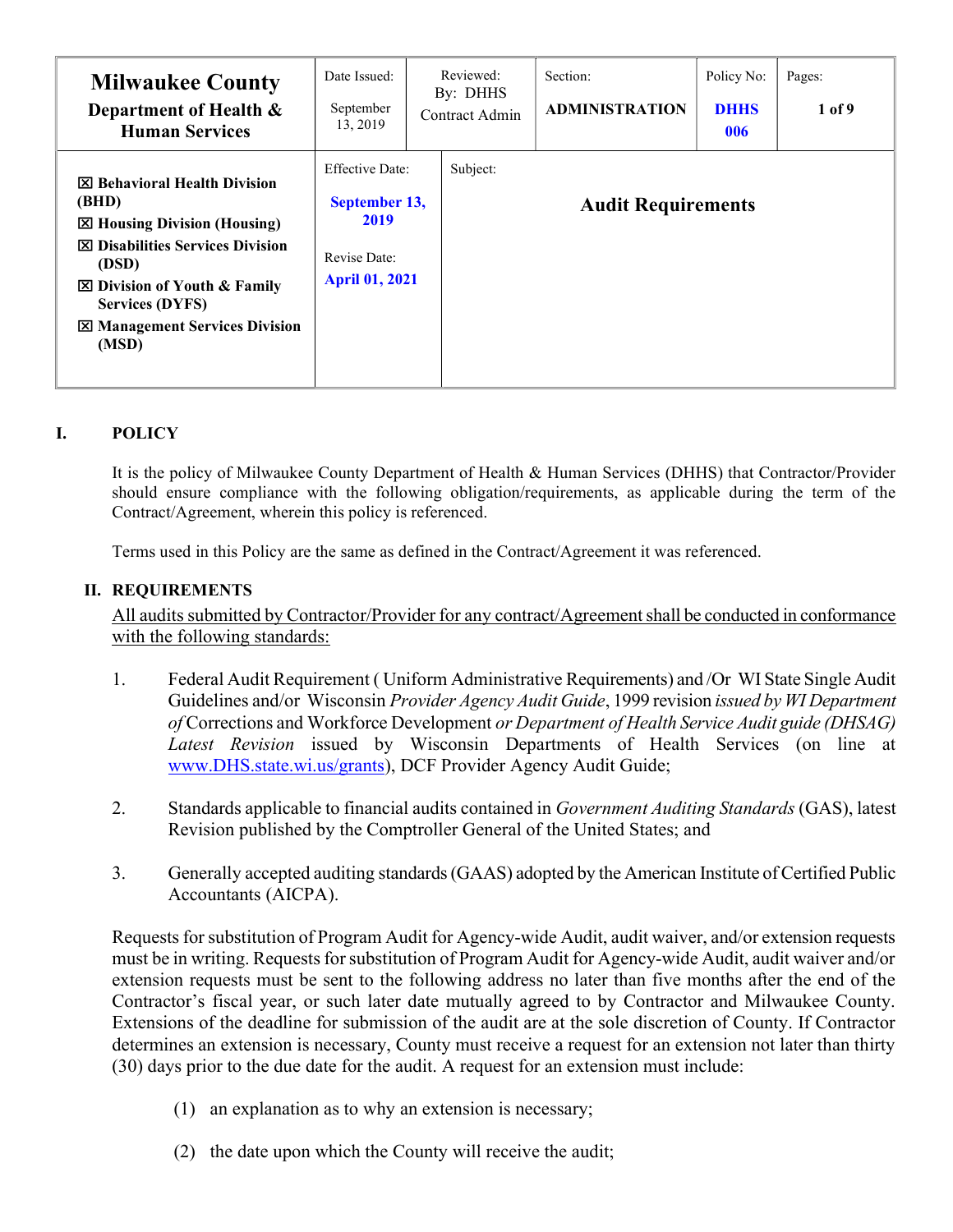- (3) the unaudited financial statements of the Contractor; and,
- (4) any additional information Contractor deems relevant to County's determination.

No extension will be granted for a period greater than ninety (90) days beyond the original date that the audit was due. Requests for extension of audit due date or waiver must be submitted to:

> Milwaukee County Department of Health and Human Services Contract Administrator 1220 W. Vliet Street, Suite 304 Milwaukee, WI 53205

 Financial Statements shall be prepared in conformity with accounting principles generally accepted in the United States of America and on the accrual basis of accounting. Contractor must request and receive written consent of County to use other basis of accounting in lieu of accrual basis of accounting. CPA audits and reports referenced above shall contain the following Financial Statements, Schedules and Auditors' Reports:

### (1) Financial Statements and Supplemental Schedules:

- a. Comparative Statements of Financial Position For Agency-wide audits only.
- b. Statement of Activities For Agency-wide audits only.
- c. Statement of Cash Flows For Agency-wide audits only.
- d. **Program Revenue and Expense Schedule** for each program or activity identified as a single line item on Attachment I of the Purchase of Service Contract, or for each facility provided under a Community Based Residential Facility (CBRF), Adult Family Home (AFH), or Children's Residential Program Contract with the County, or each program under a Fee-for-Service Agreement with Milwaukee County. If more than one program is provided under the Agreement\Contract, or any other Contract with this or other divisions of Milwaukee County DHHS, or under a Community Based Residential Facility (CBRF), Adult Family Home (AFH) or Children's Residential Program Contract a separate Program Revenue and Expense Schedule must be prepared for each program or facility. For program schedules required under the Agreement\Contract, the schedule must follow the format and content of the sample schedule contained in the Milwaukee County Department of Health and Human Services Purchase of Service Guidelines (latest), Technical Requirements – Audit and Reporting section. Do not combine multiple line items on the Schedule of Program Revenue and Expenses into a single line item or separate a single line item into multiple line items.
- e. Schedule of Revenue and Expense by Funding Source (Agency-wide) is required of all Contractors. This schedule must follow the format and content of the sample schedule contained in the Milwaukee County Department of Health and Human Services Purchase of Service Guidelines (latest), Technical Requirements – Audit and Reporting booklet. Do not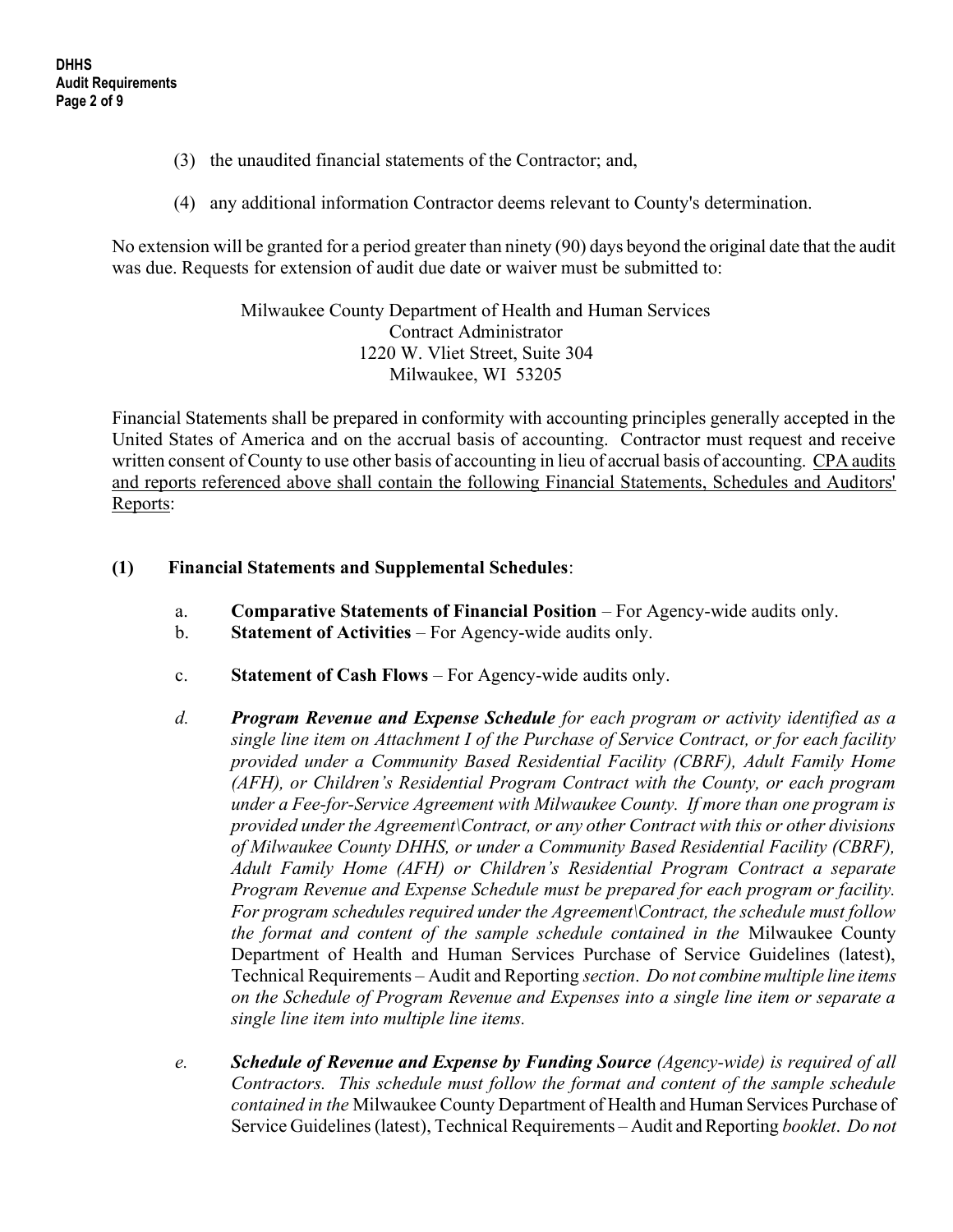combine multiple line items into a single line item or separate a single line item into multiple line items.

- f. Allowable administrative and other allocated overhead (collectively, indirect costs) will be limited to 10% of net allowable direct program costs (excluding such allocated costs) for agencies/Contractors electing to provide a program audit in lieu of an agency-wide audit.
- g. Reserve Supplemental Schedule is required for all non-profit Contractors that provide participant services on the basis of a unit rate per unit of participant service (units-timesprice agreements). A separate schedule must be completed for each contract/facility, or for each program under a Fee-for-Service Agreement with County. For Contractors whose fiscal year is other than a calendar year, the period covered by the schedule must be the most recently completed calendar year for all DHHS-funded programs.

The statutes allow a surplus when the agency is a non-profit, non-stock corporation organized under Wis. Stat. Ch. 181 and the agency provides client services on the basis of a unit rate per unit of client service (Units-times-price agreements). Provider can retain from surplus up to 5% of the revenue received under the contract unless a uniform rate is established by rule under Wis. Stat.  $\frac{6}{46.036(5m)}$ (b)(4), in which case the contract shall allow the provider to retain the uniform percentage rate established by the rule. However, notwithstanding the above, it is hereby delineated that such surplus or reserves are not allowed for any non-profit, or non-stock corporation for Federally funded program, e.g. Social Service Block Grants (SSBG), Substance Abuse Block Grants (SABG), etc. Contractor retention of surplus or reserves will not be allowed without prior approval of DHHS and will be evaluated on a case-by-case basis, based on the compliance requirements of the Federal program under which the contract is funded. Said surplus or reserves may be allowed based on the level of non-match Milwaukee County funding involved in the program (added 4/1/21).

The schedule must identify revenue from each Purchaser (earned under each contract) separately, and include total units of service provided to all Purchasers for each contract/facility and total units of service provided under the Contract with County, as well as the items required by the Provider Agency Audit Guide), DCF Provider Agency Audit Guide -Latest Revision or Department of Health Service Audit Guide (DHSAG), Latest Revision for the most recently completed calendar year. Schedule of Profit for For-Profit Contractors Which Provide Participant Care.

- h. For-profit Contractors shall include a schedule in their audit reports showing the total allowable costs and the calculation of the allowable profit by contract/facility, or for each rate-based program (service) within a facility. Wis. Stat. 46.036 (3) (c) indicates that contracts for proprietary agencies may include a percentage add-on for profit according to the rules promulgated by the Department of Health Services. These requirements are in the DHS and DCF Allowable Cost Policy Manual, However allowable profit will be restricted to 5% of net allowable operating costs.
- i. Units of service provided under the Contract, if not disclosed on the face of the financial statements, are required for Contractors that provide participant services on the basis of a unit rate per unit of participant service (units-times-price agreements). Contractor's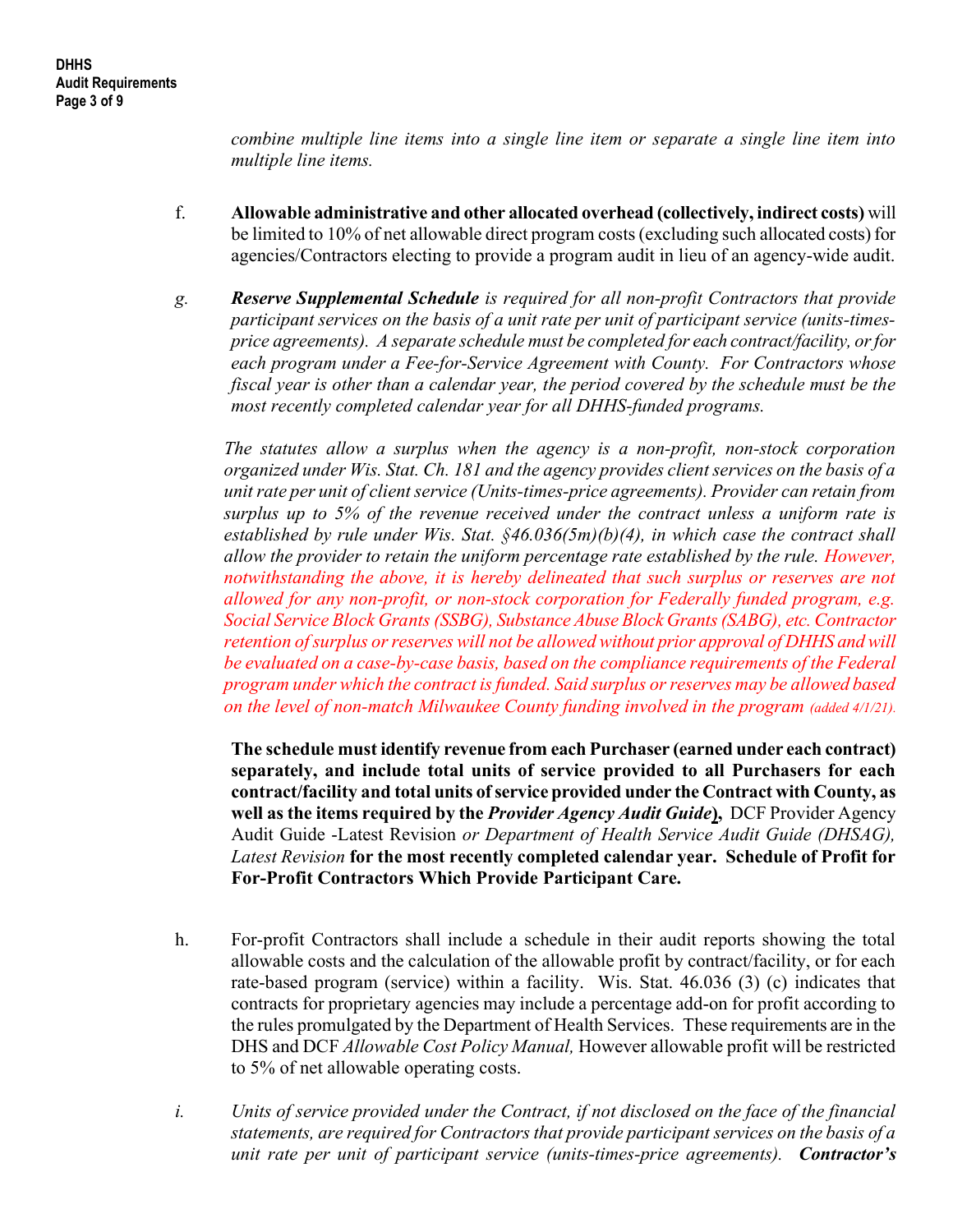auditors shall review and report on the extent of support for the number of units for each type of service billed to County, and compare units billed to Contractor's accounting/billing records that summarize units provided per participant. Contractor's auditors shall reconcile billing records to supporting underlying documents in participant case files on a test basis, and report on any undocumented units billed to County that exceed the materiality threshold of the DHS Provider Agency Audit Guide, 1999 revision issued by WI Department of Corrections and Workforce Development or Department of Health Service Audit Guide (DHSAG), Latest Revision issued by Wisconsin Departments of Health Services or DCF Provider Agency Audit Guide-latest revision. The disclosure must include total units of service provided to all Participants for each program, facility, or rate-based program within a facility; and total units of service provided under the Contract or Service Agreement with County for the most recently completed calendar year.

j. Notes to financial statements including disclosure of related-party transactions, if any (See "Required Disclosures" clause of the Contract\Agreement). Rental cost under less-thanarms-length leases are allowable only up to the amount that would be allowed had title to the property vested with the Contractor. Rental cost under sale and leaseback arrangements are allowable only up to the amount that would be allowed had the Contractor continued to own the property.

Contractor's auditors must disclose the actual costs of ownership, by property, for the property(ies) in question, as well as the amount of such costs to be allocated to each DHHS program, the amount of rent originally charged, and the amount of such rent that is an unallowable cost.

k. Schedule of Federal and State Awards broken down by contract year. The schedule shall identify the name of the Milwaukee County Department as pass-through grantor, the contract number as pass-through grantor's identifying number, and the program name and number from the Attachment to the Contract\Agreement. Each program under County Contract must be reported as a separate line item by contract year.

# (2) Independent Auditors Reports and Comments:

a. "Opinion on Financial Statements and Supplementary Schedule of Expenditures of Federal and State Award" including comparative statements of financial position, and related statements of activities and cash flow of entire agency. Or, for Program Audits

"Opinion on the Financial Statement of a Program in Accordance with the Program Audit."

b. Report on Compliance and Internal Control over Financial Reporting Based on an Audit of Financial Statements Performed in Accordance with Government Auditing Standards (GAS), and the Provider Agency Audit Guide, 1999 revision issued by WI Department of Corrections and Workforce Development or Department of Health Service Audit Guide (DHSAG), Latest Revision issued by Wisconsin Department of Health Services or DCF Provider Agency Audit Guide- Latest revision.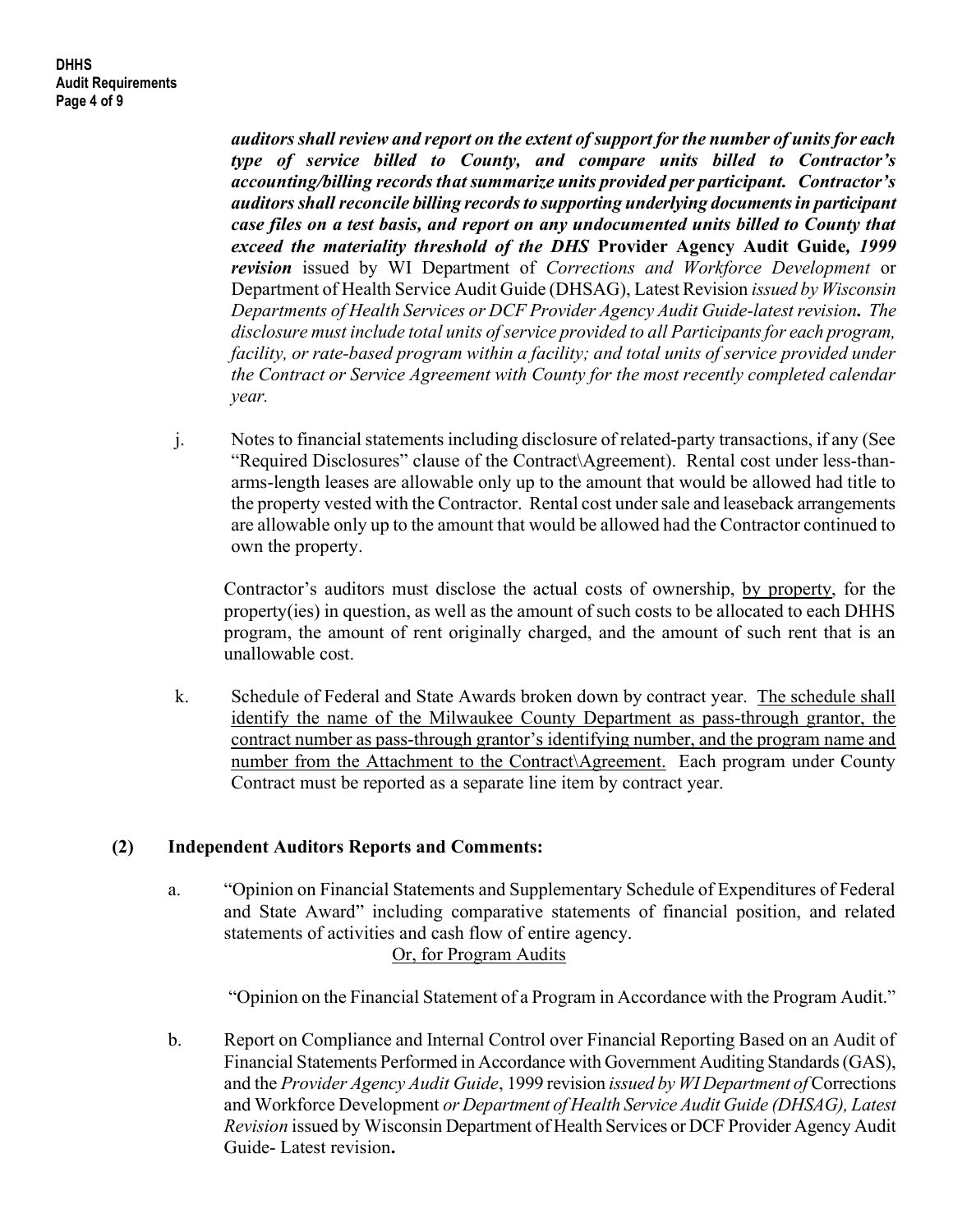### Or, for Program Audits

 "Report on Compliance with Requirements Applicable to the Program and on Internal Control over Compliance Performed in Accordance with the Program Audit."

- c. "Report on Compliance with Requirements Applicable to Each Major Program and Internal Control over Compliance in Accordance with OMB Part 200 Uniform Grant Guidance" (applicable only if the audit is also in accordance with OMB Part 200 Uniform Grant Guidance).
- d. Schedule of findings and questioned costs to include:
	- Summary of auditor's results on financial statements, internal control over financial statements and compliance, and if applicable; the type of report that the auditor issued on Compliance for Major Federal Programs;
	- Findings related to the financial statements of the Contractor or of the program which are required to be reported in accordance with Generally Accepted Government Auditing Standards (GAGAS);
	- Findings and Questioned Costs for Federal Awards which shall include audit findings as defined in section .510(a) of OMB Part 200-Uniform Grant Guidance, if applicable;
	- Doubt on the part of the auditors as to the auditee's ability to continue as a going concern;
	- Other audit issues related to grants/contracts with funding agencies that require audits to be performed in accordance with the Provider Agency Audit Guide, 1999 revision issued by WI Department of Corrections and Workforce Development or Department of Health Service Audit Guide (DHSAG), Latest Revision issued by Wisconsin Department of Health Services or DCF Provider Agency Audit Guide -Latest Revision; and
	- Whether a Management Letter or other document conveying audit comments was issued as a result of the audit.
- e. A copy of the Management Letter or other document with auditor's comments issued in conjunction with the audit shall be provided to County, along with Management's response to the Management Letter. If no Management Letter was issued, the schedule of findings and questioned costs shall state that no Management Letter was issued.

#### (3) Contractor Prepared Schedules and Responses:

a. Schedule of prior-year audit findings indicating the status of prior-year findings related to County funded programs. The schedule shall include the items required by the Provider Agency Audit Guide, 1999 Revision issued by WI Department of Corrections and Workforce Development, or Department of Health Service Audit Guide (DHSAG), Latest Revision issued by Wisconsin Departments of Health Services, or DCF Provider Agency Audit Guide -Latest Revision. If no prior year findings were reported, the schedule must state that no prior year findings were reported.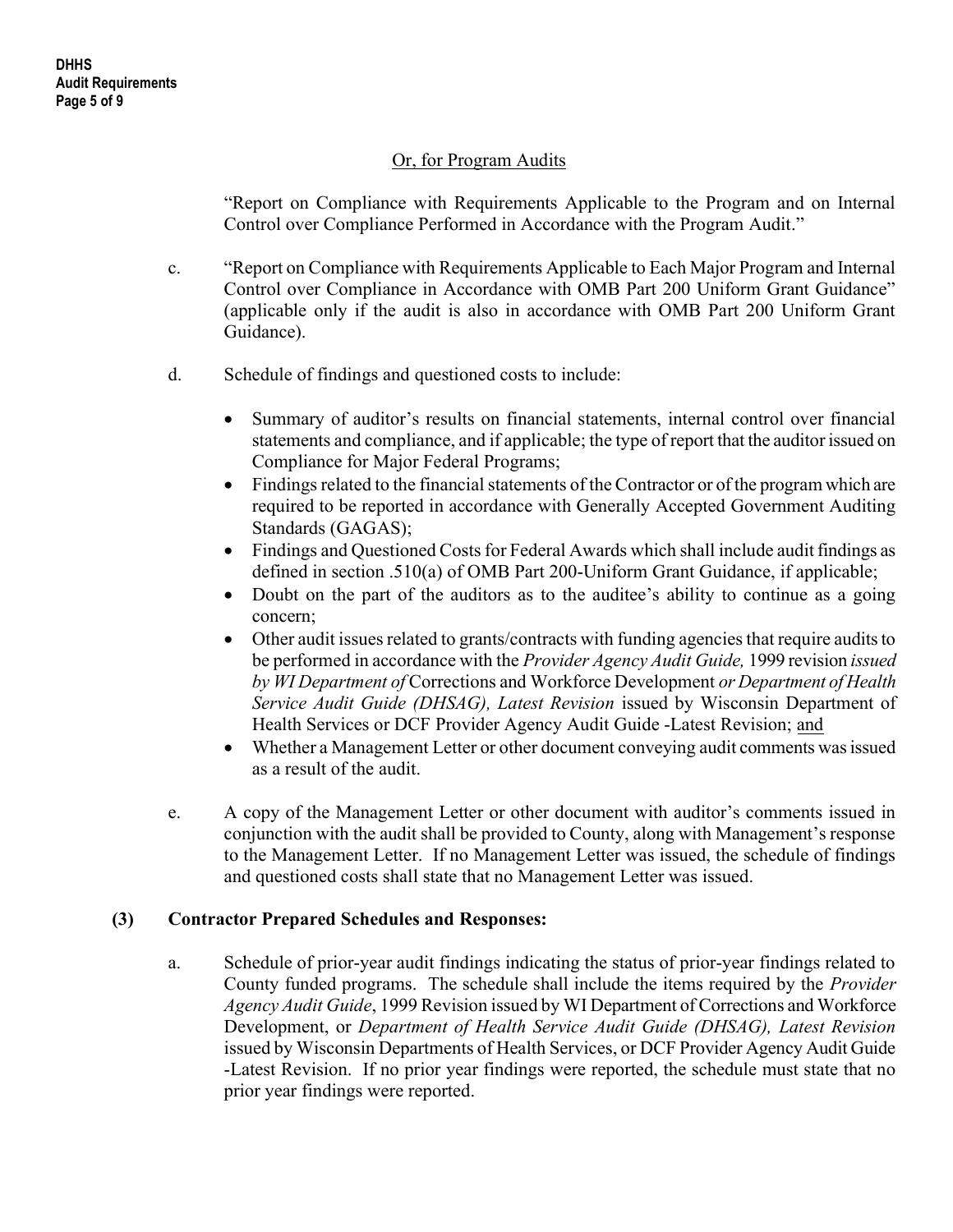- b. Corrective Action Plan (CAP), for all current-year audit findings related to County funded programs and/or financial statements of the Contractor. The Corrective Action Plan shall be prepared by Contractor, and must include the following: name of the contact person responsible for the preparation and implementation of the corrective action plan; the planned corrective action; and, the dates of implementation and anticipated completion.
- c. Management's responses to each audit comment and item identified in the auditor's Management Letter.

# (4) General:

The following is a summary of the general laws, rules and regulations with which the auditor should be familiar in order to satisfactorily complete the audit.

- a. Government Auditing Standards, (Standards for Audit of Governmental Organizations, Programs, Activities, and Functions), Latest Revision.
- b. OMB Uniform Grant Guidance Part 200
- c. The allow ability of costs incurred by commercial organizations is determined in accordance with the provisions of the Federal Acquisition Regulation (FAR) at 48 CFR Part 31 - Contract Cost Principles and Procedures.
- d. Wisconsin State Statutes, Sections 46.036, 49.34, Purchase of Care and Services.
- e. State of Wisconsin, Department of Administration Single Audit Guidelines Latest Revision.
- f. State of Wisconsin Department of Health Services, Provider Agency Audit Guide 1999 Revision issued by WI Department of Corrections and Workforce Development.
- g. Department of Health Services Audit Guide (DHSAG) Latest Revision issued by Wisconsin Department of Health Services.
- h. Department of Children and Family Services Provider Agency Audit Guide Latest Revision
- i. State of Wisconsin Department of Health Services, Allowable Cost Policy Manual Latest Revision.
- j. State of Wisconsin Department of Children and Families Allowable Cost Policy Manual, Latest Revision.
- k. AICPA Generally Accepted Auditing Standards.
- B. Contractor hereby authorizes and directs its Certified Public Accountant, if requested, to share all work papers, reports, and other materials generated during the audit with County or County's representative(s) including the Milwaukee County Department of Health and Human Services and the Milwaukee County Division of Audit Services (DAS) as well as state and federal officials. Such direct access shall include the right to obtain copies of the work papers and computer disks, or other electronic media, which document the audit work. Contractor shall require its CPA to retain work papers for a period of at least seven (7) years following the latter of Contract termination, or receipt of audit report by County. This provision shall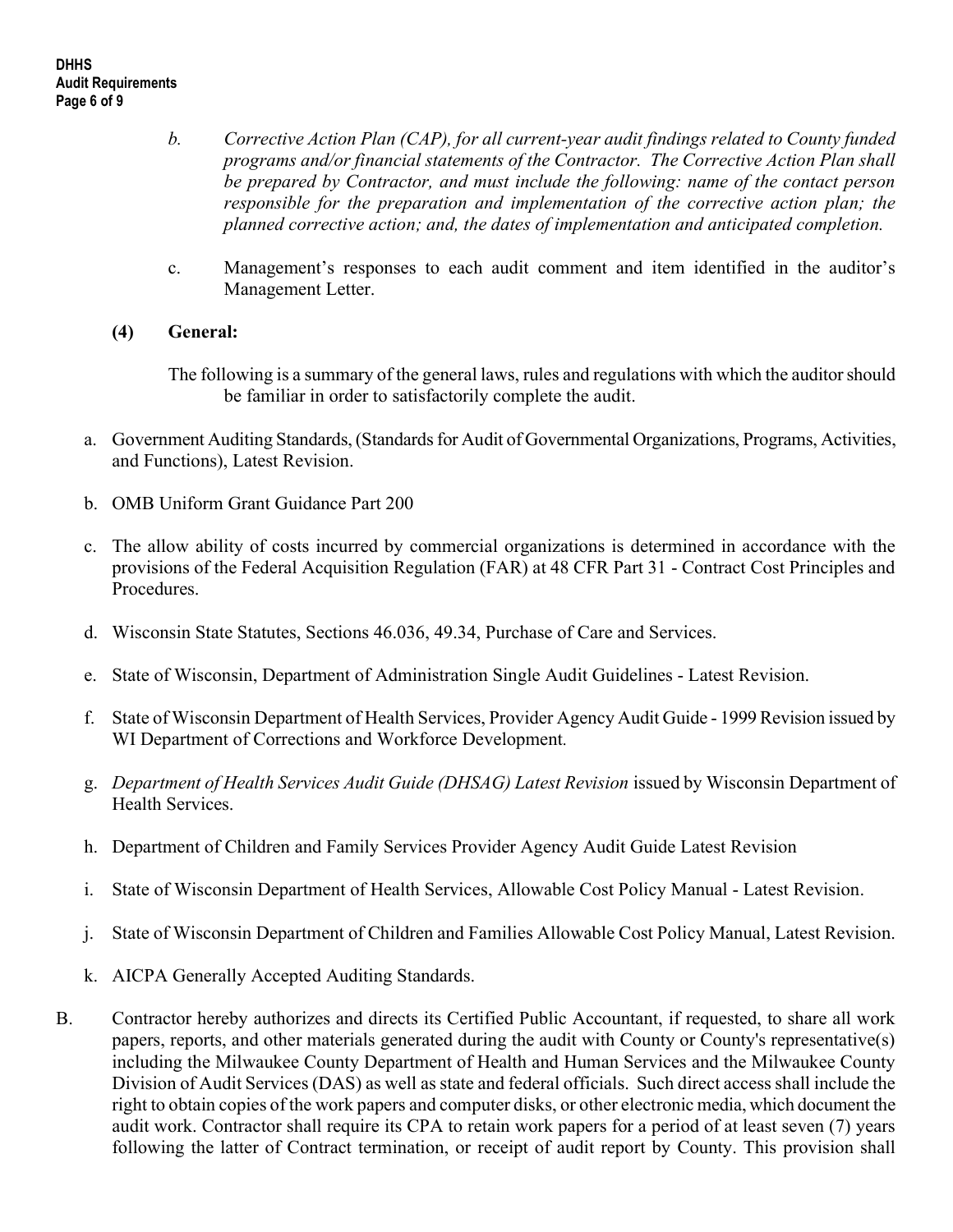survive the termination of the Agreement Contract regardless of the reason.

C. Contractor and County mutually agree that County or County's representative(s), including the Milwaukee County Department of Health and Human Services and the Milwaukee County Division of Audit Services (DAS) , as well as state and federal officials, reserve the right to review certified audit reports, supporting workpapers, or financial statements, and perform additional audit work as deemed necessary and appropriate, it being understood that additional overpayment refund claims or adjustments to prior claims may result from such reviews. Such reviews may be conducted for a period of at least seven (7) years following the latter of contract termination, or receipt of audit report, if required. This provision shall survive the termination of the Agreement Contract regardless of the reason.

### D. Contractors reporting on a fiscal year other than a calendar year shall be considered in compliance with contract reporting requirements upon submittal of the following unaudited schedules:

- (1) A schedule of revenue and allowable costs allocated by funding source, and by program, covering the period from the end of the Contractor's fiscal year ended in calendar year through December 31, for each program or activity identified as a fee for service agreement with Milwaukee County, referenced as a line item on the Attachment I of a Purchase of Service Contract and for each Community Based Residential Facility (CBRF). The schedule(s) shall be compiled by Contractor's independent public accountant, with an accountant's compilation report, for the period from the close of Contractor's fiscal year through the end of the calendar year, on or before June 30 of next year, or such later date that is mutually acceptable to Contractor and County.
- (2) If Contractor's fiscal year encompasses two contract years, Contractor shall submit a "bridging schedule" prepared by a CPA, which identifies program revenues and allowable costs for each of the two calendar year contract periods. The "bridging schedule" shall reconcile the two calendar year contract periods to the fiscal year totals for each program reported in the most current fiscal year audit report.
- E. Contractor shall maintain records for audit purposes for a period of at least seven (7) years following the latter of contract termination or receipt of audit report by County. This provision shall survive the termination of the Agreement\Contract regardless of the reason.

# F. Contractor's Sub-recipients

Contractors who subcontract with other providers for the provision of care and services are required by federal and state regulations to monitor their sub-recipients.

 Contractors shall have on file, and available for review by Milwaukee County and its representatives, copies of sub-recipient's CPA audit reports and financial statements. These reports and financial statements shall be retained for a period of at least seven (7 years following the latter of contract termination, or receipt of audit report, if required. This provision shall survive the termination of the Agreement\Contract regardless of the reason.

 Sub-recipient shall maintain and, upon request, furnish to County, at no cost to County, any and all information requested by County relating to the quality, quantity, or cost of services covered by the subcontract and shall allow authorized representatives of County, the Milwaukee County Division of Audit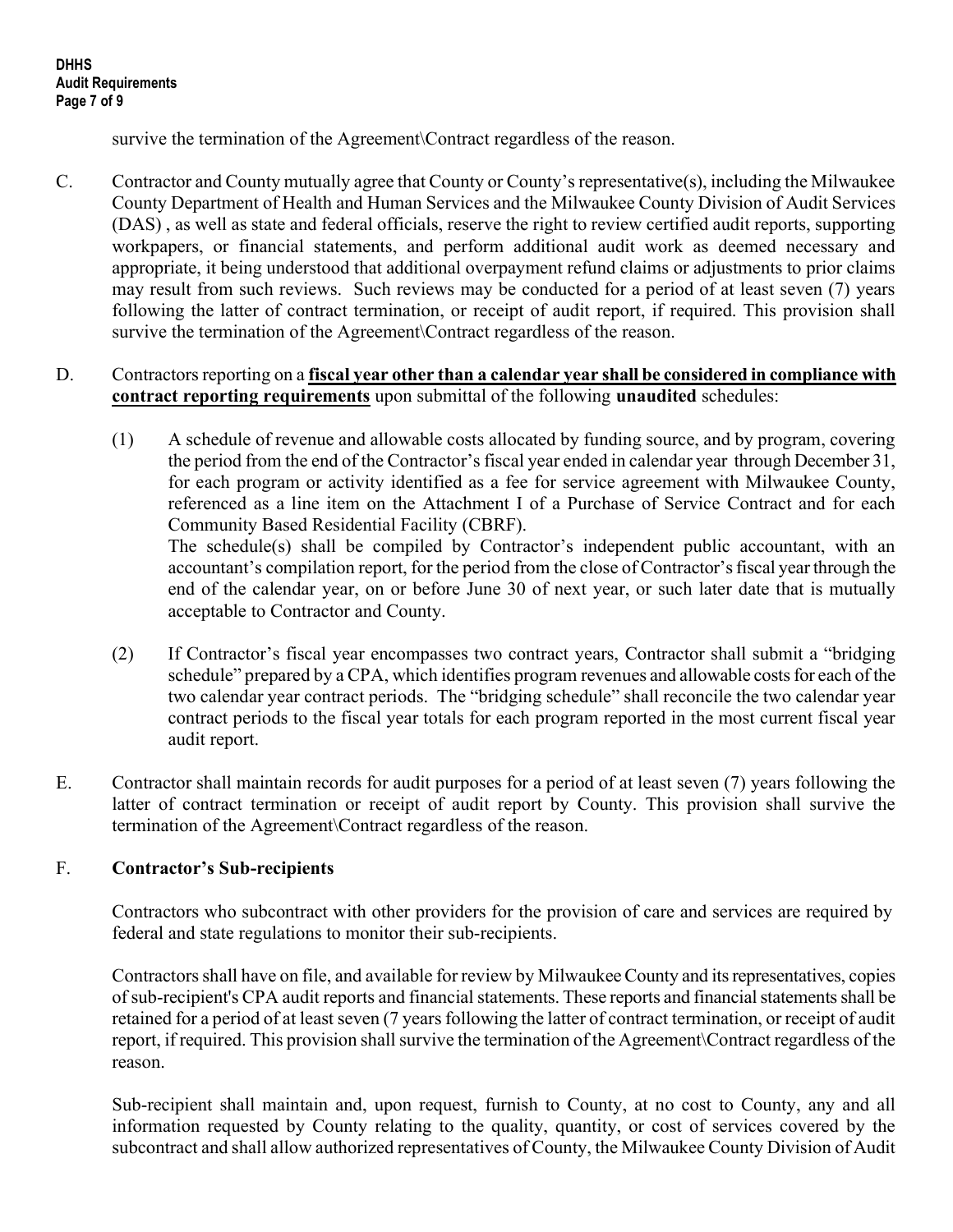Services (DAS) and County's funding sources to have access to all records necessary to confirm subrecipient's compliance with law and the specifications of the Agreement\Contract and the subcontract. This provision shall survive the termination of the Agreement\Contract regardless of the reason.

 It is agreed that County representatives, the Milwaukee County Division of Audit Services (DAS) and representatives of appropriate state or federal agencies shall have the right of access to program, financial and such other records of sub-recipient as may be requested to evaluate or confirm sub-recipient's program objectives, participant case files, costs, rates and charges for the care and service, or as may be necessary to evaluate or confirm sub-recipient's delivery of the care and service. It is further understood that files, records and correspondence for subcontracted engagement must be retained by sub-recipient for a period of at least seven (7) years following the latter of contract termination, or receipt of sub-recipient's audit report, if required. This provision shall survive the termination of the Agreement\Contract regardless of the reason.

 Sub-recipient shall allow visual inspection of sub-recipient's premises to County representatives and to representatives of any other local, state, or federal government unit. Inspection shall be permitted without formal notice at any time that care and services are being furnished.

### G. Failure to Comply with Audit Requirements:

 If Contractor fails to have an appropriate audit performed or fails to provide a complete audit-reporting package to the County, or fails to request and receive an audit submission waiver (if applicable/available), as required by the Agreement\Contract within the specified timeframe, the County may:

- a. Conduct an audit or arrange for an independent audit of Contractor and charge the cost of completing the audit to Contractor;
- b. Charge Contractor for all loss of Federal or State aid or for penalties assessed to County because Contractor did not submit a complete audit report within the required time frame;
- c. Disallow the cost of the audit that did not meet the applicable standards; and/or
- d. Withhold or suspend any or all payments due the Contractor from County.
- e. Suspend, reduce or terminate the Contract/Agreement, or take other actions deemed by County to be necessary to protect the County's interests.
- f. In the event of selection by County of an organization or individual to complete an audit of Contractor's financial statements, County shall withhold from future payments due to the Contractor from County an amount equal to any additional costs incurred by the County for the completion of an audit of Contractor's records by an auditor selected by County.
- g. County may withhold or recover a sum of \$1,500.00 from payments due to the Contractor from County as liquidated damages.
- h. County may impose additional monitoring and/ or reporting requirements on contractor. Or take any other action that County determines is necessary to protect federal or state funding.